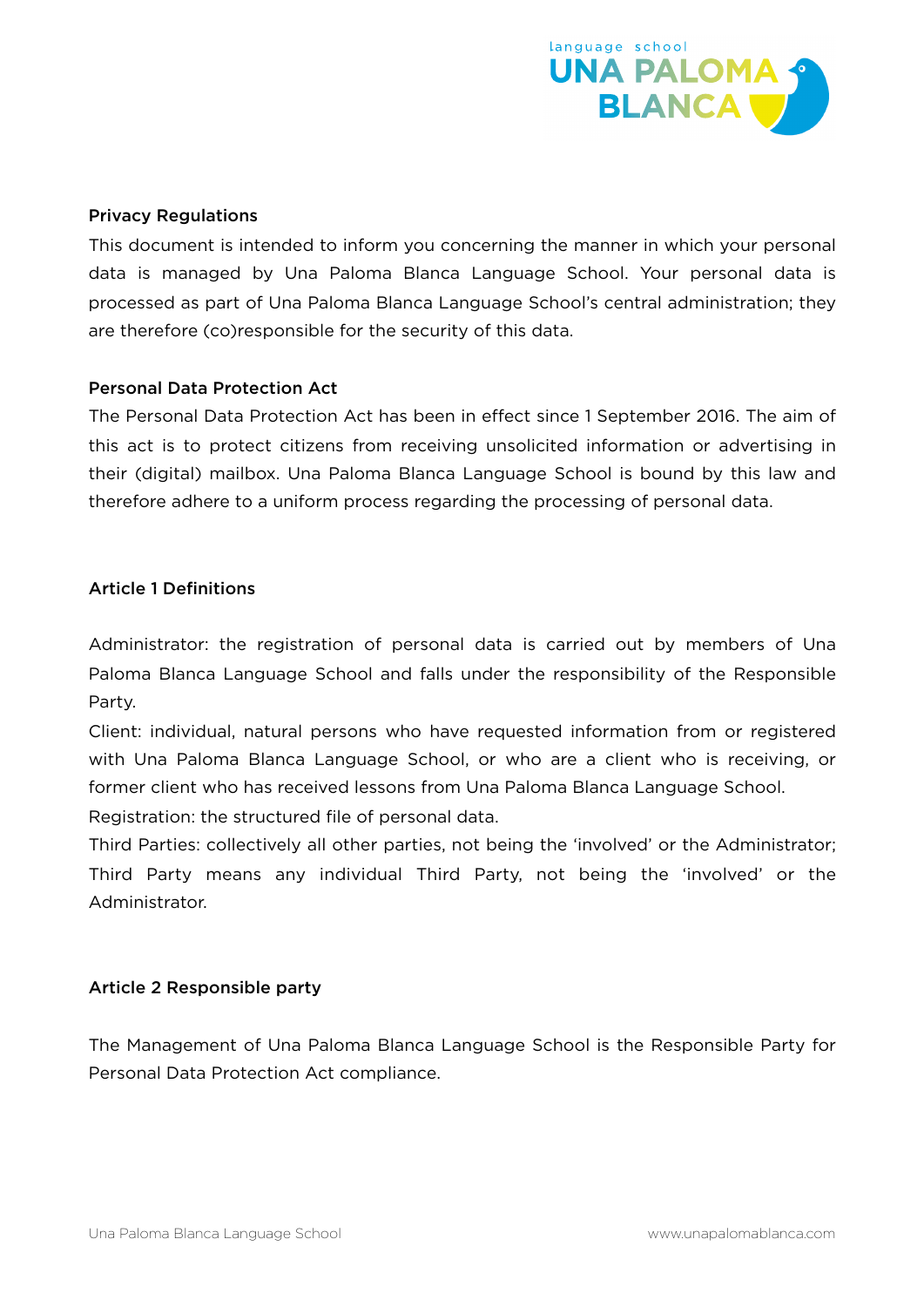## Article 3 Applicability

1. These Regulations are applicable to the manual and automated processing of personal data within Una Paloma Blanca Language School.

2. These Regulations are applicable to every Client of Una Paloma Blanca Language School.

3. These Regulations are also applicable to all Third Party referrals, even if the referrer adheres to another set of privacy regulations.

## Article 4 Purpose for personal data collection

Una Paloma Blanca Language School collect personal data to:

1. upon the Client's request, provide an answer to Client queries and/or information to the Client;

2. complete the Client registration process and administration for the personal intake appointment, as well as allow for proper processing of registration and payment for the desired course;

3. deliver the agreed upon tailor-made training programme;

4. communicate with the Client regarding his/her training;

5. To register the client with DUO (Education Executive Agency) in the context of integration programmes.

6. To collect course fees and costs for teaching materials in the context of integration programmes.

7. carry out analyses and (management) reports in order to improve service;

8. send the Client newsletters, brochures and/or flyers;

9. resolve Client complaints;

10. comply with legislation and regulations imposed upon Una Paloma Blanca Language School.

For any other situations, personal data shall only processed with the explicit consent of the party/parties involved.

# Article 5 Security measures and retention period

The Responsible Party shall take all necessary measures to assure that the personal data which has been collected is used for the stated goals and is correct, accurate, sufficient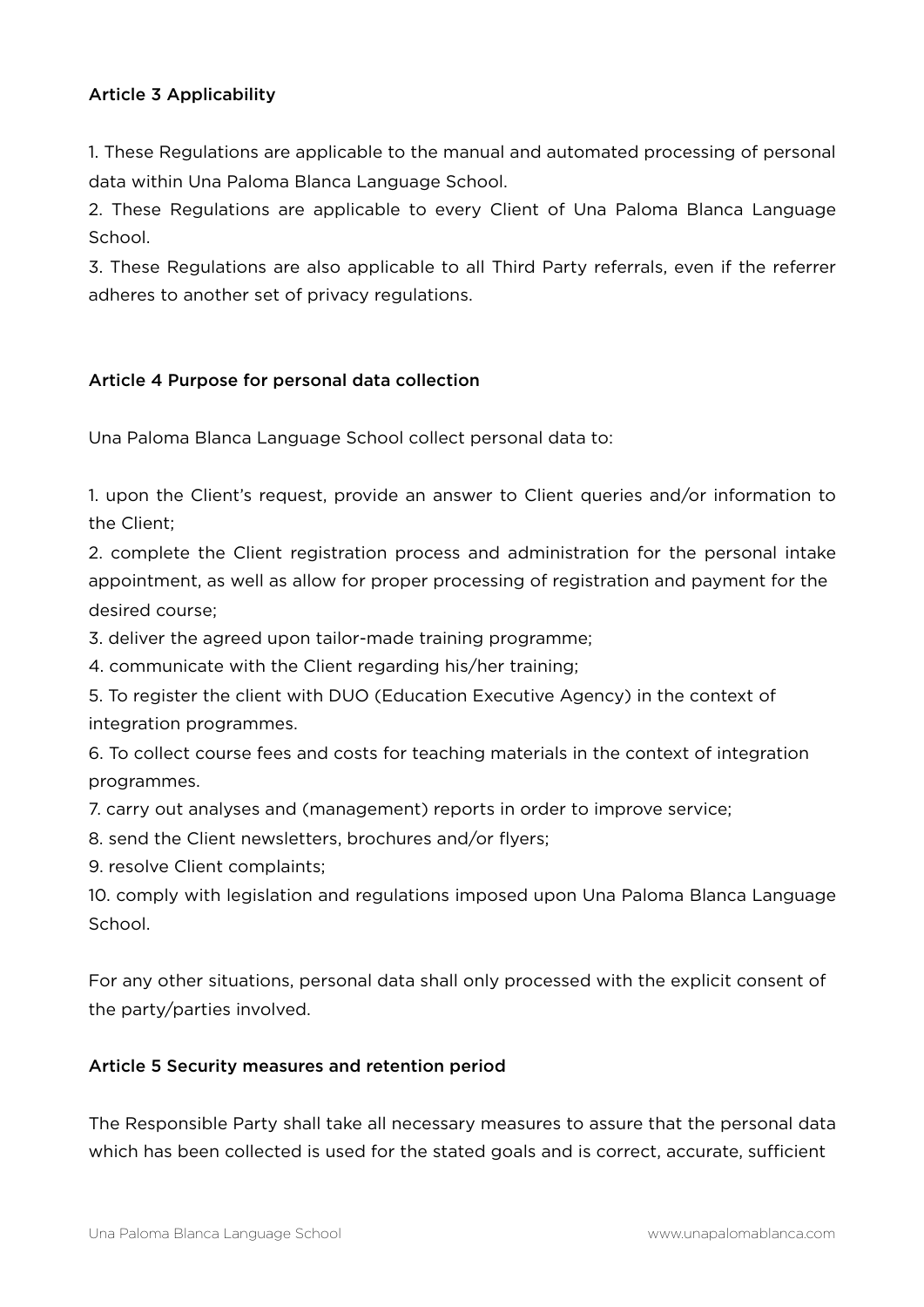and not excessive in nature. These measures include the following:

1. The Responsible Party shall take the necessary technical and organisational measures in order to prevent personal data being lost, stolen or unlawfully processed in any other manner.

2. Access to the automated system is only possible by means of a password.

3. Personal data can only be accessed by staff members who have contact with the Client (see Article 7).

4. Personal data shall be saved for a maximum of 26 months after completion of training.

## Article 6 Unambiguous consent

The Client shall be informed concerning the purpose of the registration of personal data and asked to freely consent to registration. Under certain circumstances, Client signature of a training proposal implies that the Client grants authorisation to share personal data and results with Third Parties. This occurs in the case of networking events.

Should a change take place which affects how personal data is processed, the Client shall be asked for his/her consent.

# Article 7 Registration

1. Only the information specifically named below is taken up in the Registration: Concerning (former) Client(s):

Personal data:

- surname, first name(s), initial(s), prefix(es);
- date of birth, birth country;
- level of education;
- home address with postcode, telephone number, email address,;
- the name and address of the referring organisation or employer.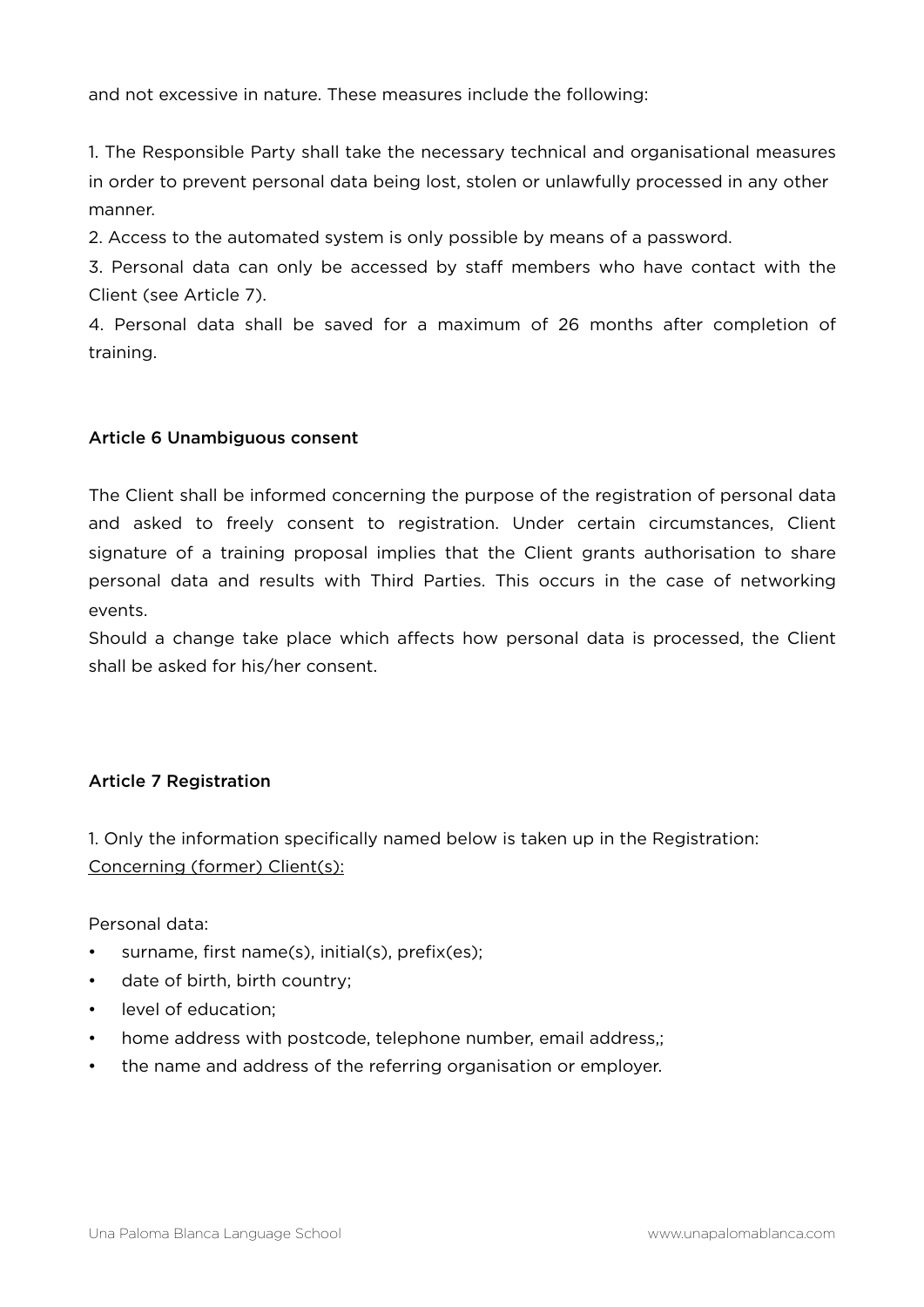### Information concerning the language training and training form:

- language the Client has registered for (target language);
- start and desired end levels in the target language;
- Attendance records and examination results (exclusively for integration programmes in the context of the 'Blik op Werk' certification)
- training goals:
- any supporting languages;
- type of training programme;
- number of training days;
- training dates;
- level achieved at the end of training;
- multimedia exercises which were completed during training;
- post-course study advice;
- any special dietary needs.

### Concerning the (former) contact person:

- surname, first name(s), initial(s), prefix(es);
- other than under
- 1. Meaning data which must be registered as a result of any statutory provision.

2. The type of information listed under section 1 above only refers to natural persons who have registered as a Client with Una Paloma Blanca Language School in order to follow a course, or who have followed a course with Una Paloma Blanca Language School.

# Article 8 Access to registration

Staff members of Una Paloma Blanca Language School are authorised to add, amend and delete Registration information and personal data under the authority of the Responsible Party.

### Article 9 Provision of information within Una Paloma Blanca Language School.

The following agents/departments reserve the right to periodically access personal data: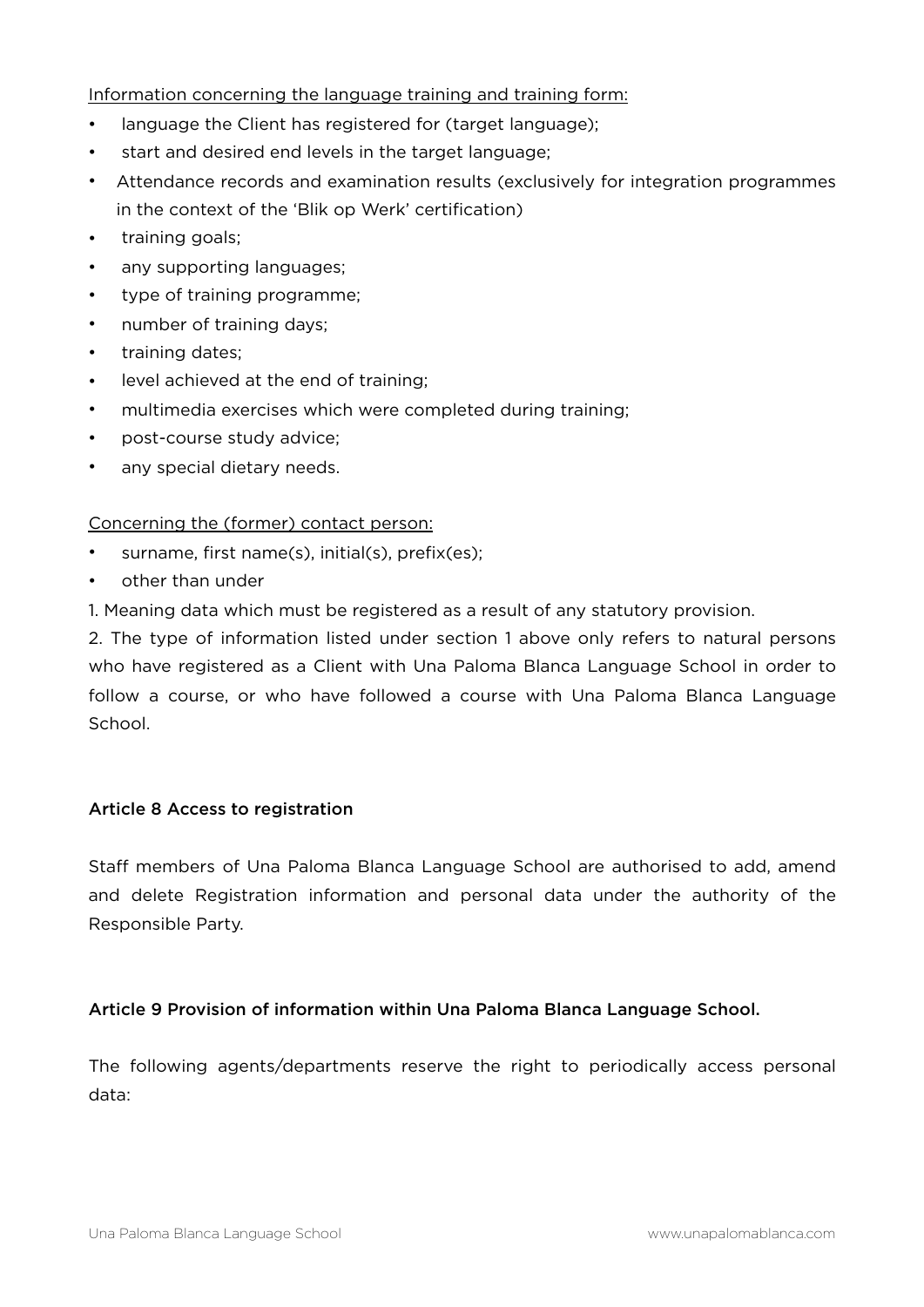- Client Services/Client Support employees;
- receptionists;
- Marketing & Sales employees;
- Finance employees;
- Language trainers and other relevant language department staff members.

### Article 10 Provision of information to Third Parties

1. Una Paloma Blanca Language School provide Client Registration information to the following Third Party for the purpose stated:

- A. Settling disputes;
- B. Performing audits;
- C. Attendance records and examination results.

#### Article 11 Camera surveillance

The use of camera surveillance constitutes a form of processing personal data. The following, additional conditions apply to this:

1. Camera surveillance shall only be conducted:

- to protect the health and safety of persons;
- for surveillance in the institute building and grounds;
- to monitor things which are in the building or in the grounds of the institute.

2. Positioning of cameras is clearly indicated.

3. With regard to the storage of the data captured by camera surveillance, images will only be stored if a camera is positioned to monitor things located in the building and in the grounds of the institute. The provisions specified in Article 5 above, shall apply mutatis mutandis to data captured by camera surveillance, provided that such data is not stored for longer than seven working days, except where irregularities have been captured.